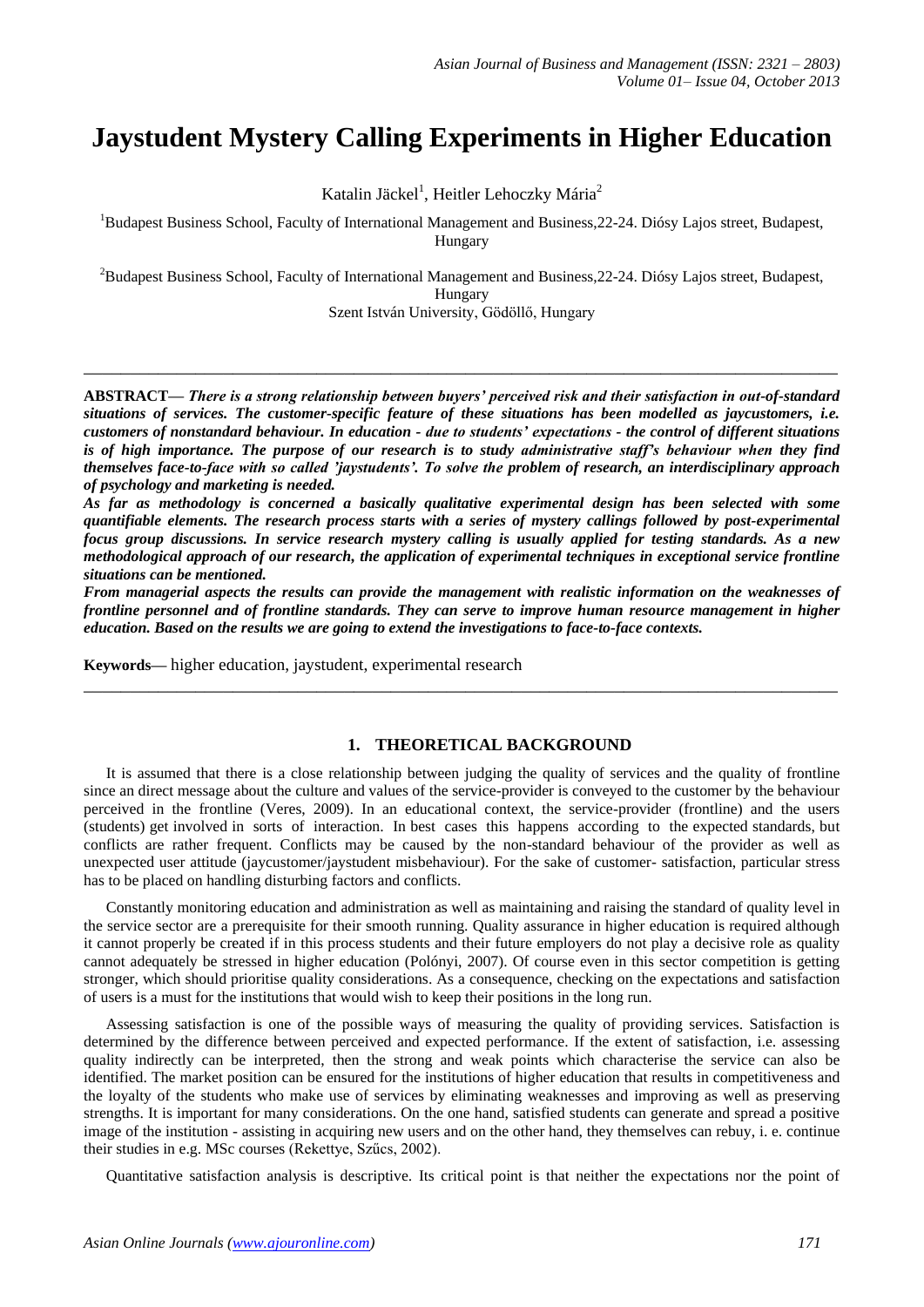reference of the assessor can be known so although weaknesses can be identified, no information is provided on the factors in the background. Satisfaction with the services is rather subjective that depends on the psychological characteristics of the assessor, i.e. the student in the present case (preliminary experience, expectations, personality) and the impacts perceived during the examined period (personal interactions, environment). From a socio-psychological point of view assessing satisfaction is an expression of an attitude, i.e. the expression of such an opinion or view on the attitude subject that can be a person, a thought, a situation or a problem.

The present research includes managing administrative tasks in education as well as the behaviour of the front-line staff and activities in connection with the services provided by the institution. Attitudes can be examined on three components:

- cognitive component (beliefs, opinions, ideas): it includes e.g. experience of managing one's own affair in the Office of the Registrar, information gained from acquaintances and expectations for the different aspects of administration;
- affective (emotional, evaluating) component: the attitude object is accompanied by positive or negative feelings; and
- conative (intention, behaviour) component: the expression of attitude, behaviour and communication that is observable in a given situation.

In the perceived standard of quality parameters that are regarded important by the institution communication between the students and the representatives of the institution is decisive as attitude is expressed there. In this way it can be examined together with the situations where the emotionally negative students' attitude can be observed with all the three components that deviate from standard situations of administrative tasks. The out-of-standard behaviour that breaks the rules, standards and norms in terms of the service sector are labelled by the literature as misbehaviour, dysfunctional behaviour, nonstandard behaviour, jaycustomer. The research topic must be approached from a multidisciplinary point of view where the different areas of service marketing, psychology, sociology and quality management contribute to a deeper analysis and also the present study can make use of these points of view both in methodology and in data analysis. The term used in our research is jaystudent in the case of institutions of higher education as a refinement of the typology worked out by Jäckel (2010) which derives from the jaycustomer types of Lovelock (2007) and Wirtz (2008). The objective of the research is to compare the perceived with the expected behaviour of the front-line administrative staff in the case of different forms of 'jaystudent' behaviour. The following so-called jaystudent types were differentiated:

- Violators tend to push their own interest the most by arguing and making up excuses to be treated in a special way that differs from the standard way of rules.
- Doubters doubt every word of the service provider. if regulations do not meet their interests, regulations are questioned.
- Grabbers, exigents want to reach success without making any efforts. they continuously thrive to be treated in a preferential way to take advantage.
- Arguers know everything even better than others, have heard about everything and have an opinion about everything. make references to the code of academic studies and examinations. are better aware of rules and legal possibilities than the front-line staff.
- Idea originators can come up with a much better idea in every situation. always make suggestions and revolutionary innovations. prepared with ready-made suggestions to solve problems.
- Agitators are offensive, hot-tempered, emotionally controlled, too much personal and threatening.

Nonstandard student behaviour can also generate different types of behaviour off the expected standards and patterns from the part of the front-line staff, which results in conflicts. One of the reasons for dissatisfaction is the conflict not resolved between the front-line representative and the students and the collision of different interests where both parties hold on to their own points of view. There is a significant gap between expectations and the perceived situation.

## **2. THE CONFLICT MANAGEMENT MODEL**

According to the model of Kiesler (1983) in the psychological approach of dyadic conflict two basic dimensions can be separated: dominant-subordinate behaviour and agreeing-arguing communication. Zhenfeng Ma and Laurette Dubé (2011) also applied this model in their research on observing front-line interactions. Based on the results the subordinate behaviour of the service user generates dominance on the partner's side and hinders their being subordinated. In the case of domineering behaviour both reactions can be triggered. If both parties show subordinate behaviour repeatedly while the service is being provided, the user's satisfaction decreases and the same holds true for domineering behaviour. In the case of complementary behaviour, satisfaction changes in a positive direction. Restricting the situation to domineeringsubordinate dimension the systematic model of the ways of conflict management in practice by Kenneth W. Thomas and Ralph H. Kilman (1974) was used in the research simulation. The thrive for dominance can be described as a high level of promoting one's own interests that gives a priority to satisfying own needs in a conflict. If it harms the other party's interest, it can be defined as rivalling behaviour. Subordination or conformity is emerging in high-level cooperation.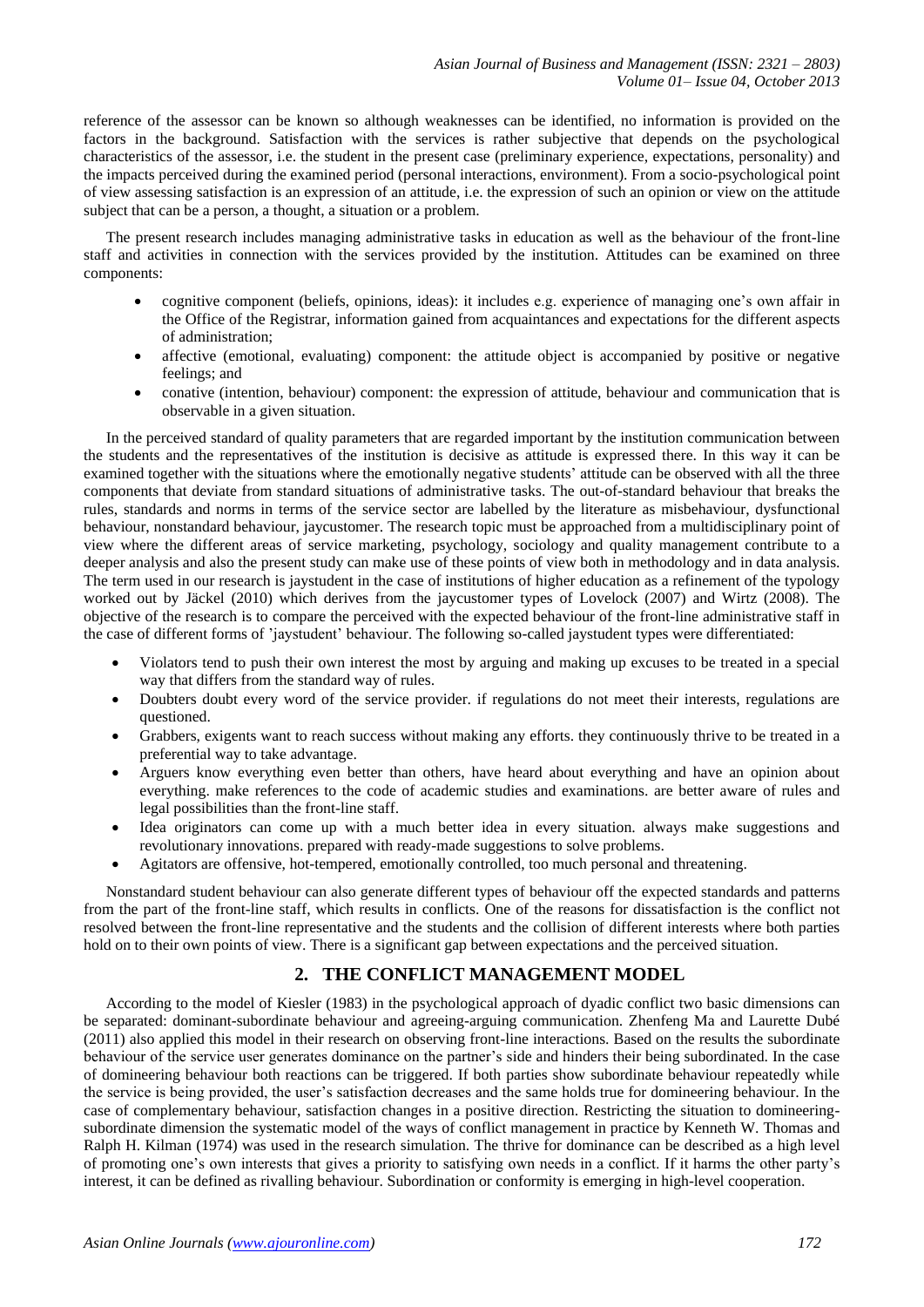Standard student behaviour, i.e. set as a benchmark by the service provider, can be described by obeying all rules, regulations even by subordination so they conform to the domineering expectations of the institution. If there are no guidelines or behaviour does not meet the regulations 'avoidance' can be opted for, which means avoiding confrontation and not meeting their own needs. If no assistance is required in case of a problem, things just happen and the student can get stuck in the educational process, drop out of school or even dismissed when the relationship is also complementary. As a result of such a threatening situation the level of promoting one's own interest can be raised and they can act as jaystudents while thriving to meet their own requirements, which results in rivalling attitude while in the meantime the level of cooperation is low. This confronting form of behaviour even aggravates the situation accompanied by negative emotions and if both parties stick with their own points of view in interaction, rivalry is coupled by dissatisfaction from the side of both parties. According to the standardised expectations front-line staff must be capable of controlling the situation on both socio-emotional and task level (Bales, 1999). In such cases the proper 'problem solving' and 'compromising' behaviour and emotional control can suppress emotions and increase the satisfaction of both parties. Neither extremely rivalling behaviour, quick emotional reactions nor blackmailing can make front-line staff break the rules but they may be unable to follow the patterns of behaviour expected and can also be involved emotionally. To avoid this, breaking up the relationship (avoidance) is acceptable together with transferring the problematic student to a higher managerial level (conformity). In our research model the high level of promoting one's own interest was set as one of the criteria of jaystudent behaviour as its marked involvement in out-of-standard behaviour is inevitable in generating a conflict. To simulate a situation as realistic as possible volunteers were selected on the basis of the questionnaire by Thomas-Killman when at least 60% of the total number of points was gained in medium or high level of promoting one's own interest. The conflict management ways of the model were utilised in describing the behaviour of the administrative staff.

## **3. THE OBJECTIVE OF THE RESEARCH**

The risks of the users perceived in the extraordinary situations of providing services are strongly related to the stability of quality. The consumer-specific nature of the situations is modelled by the typology of services marketing as jaycustomer, i.e. the consumers of non-standard behaviour. In the perceived standard of quality parameters that are regarded important by the institution communication between the students and the representatives of the institution is decisive as attitude is expressed there and in this way it can be examined. In higher education quality management administration is of primary importance as routine tasks are mainly acted out there.

The objective of our research is to compare the perceived behaviour with the expected behaviour patterns from the part of the front-line administrative staff in the case of different 'jaystudent' behaviour at phone encounters. Solving the research problem requires both marketing and psychological approaches.

#### **4. THE STAGES OF THE RESEARCH**

During the research the front-line, or more precisely, administrative staff were tested in the state-owned higher education by means of telephone calls. Such a procedure was worked out to evaluate administrative processes that helped analyse the components of satisfaction in such situations when the student (client) behaved in a non-standard way in order to have a picture how administrative staff deals with students in problematic cases.

#### *4.1 Phase I: Paving the way for mystery calling research*

A qualitative examination served as the first stage of the procedure within the framework of which focus group interviews were carried out. The basic objective of the four focus group analysis was to found the following quantitative research phase and outline the questions of the standardised questionnaire.

The second step of the procedure consisted of standardised questionnaires between April and May 2012 with the participation of 145 students at a business school in Budapest.

The objective of the research was to survey how many times in general per term the Office of the Registrar or administration is visited and also in what ways (in person, by phone, e-mail) they are contacted and how long it takes. Afterwards students were asked to evaluate the staff of the Registrar's Office on the basis of different points of view (rapidity, readiness to help, well-preparedness, knowledge of the Code of Academic Studies and Examinations etc.)

#### *4.2 Phase II: Mystery calling research*

The research is based on standardised questionnaires, in 62 simulated cases with the participation of 15 researchers on the administrative staff of different higher education institutions of business studies.

#### *Defining simulation*

The volunteering students had to turn to one of the colleagues of the administrative staff with a problem made up by having chosen one of the predefined jaystudent forms of behaviour in the form of mystery calling to the higher education institution selected. The interaction was evaluated on the basis of the points of view formed during focus group discussions in the form of an observation sheet distributed beforehand.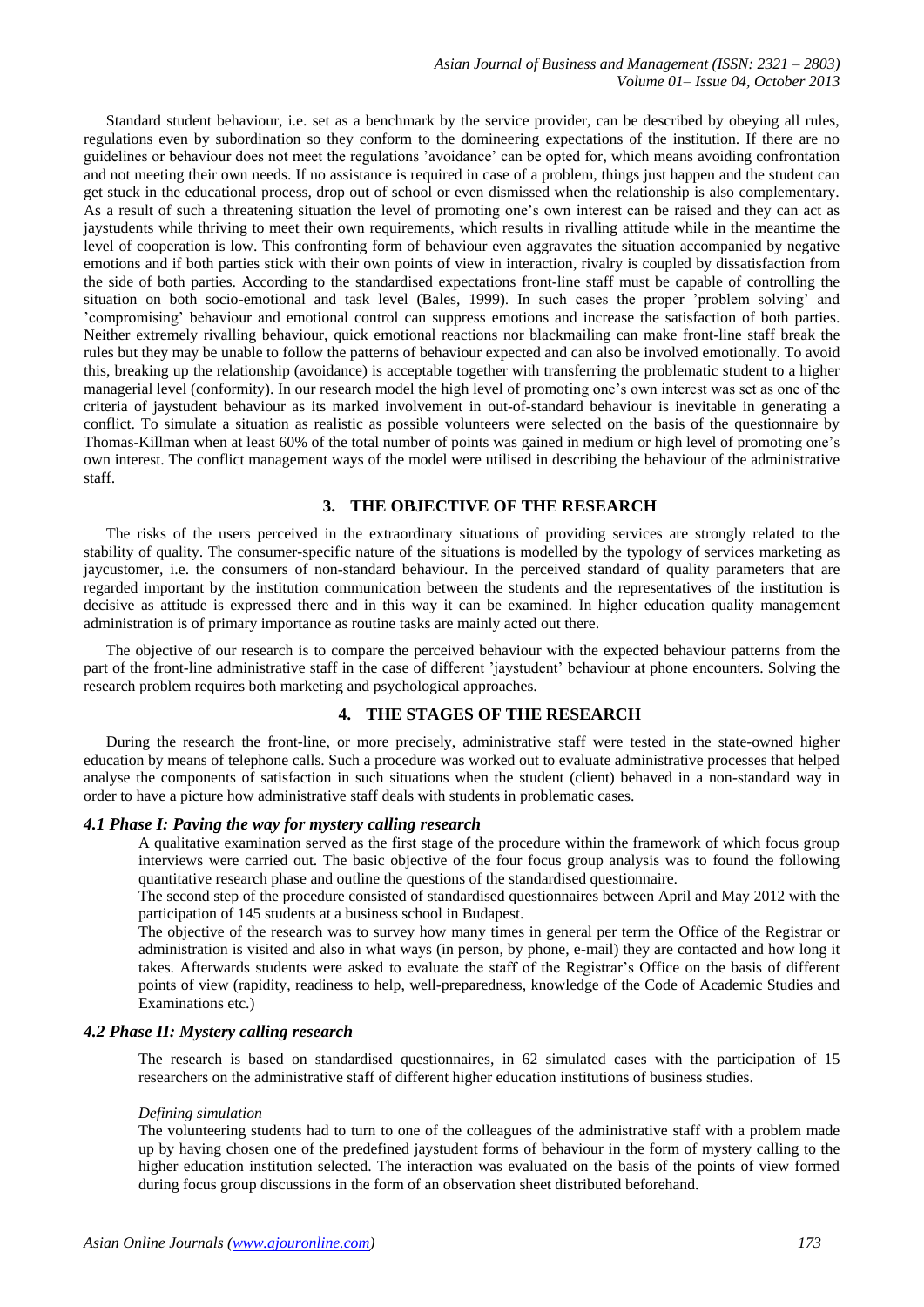Dealing with matters on the phone was selected for several reasons. The respondents marked dealing with matters on the phone as one of the areas to be improved during the focus group discussions. Communication restricted to the vocal channel helps students in acting out a role as fewer paraphernalia of acting are necessary than in the case of direct, face to face interaction.

## *4.3 Ethical issues*

Dysfunctional consumer behaviour poses a great challenge for researchers both in terms of methodology and ethics (Fisk et al 2010). In evoking, imagination or simulation participants are asked to perform such socially undesirable illegal form of behaviour that can cause trouble, stress psychologically and in extreme cases, even physically, which is in contrast with the principle of the research according to which all safety precautions must be taken so as not to do any harm to the participants of the research. Due to observation on the spot behaviour can temporarily be modified to meet the expectations of the observer so data can be distorted. In the case of field experiment (Jäckel 2010) participants must be notified afterwards and their consent is necessary while anonymity is guaranteed. Also consent must be obtained if a confidential data is to be recorded or analysed afterward. Such methodological problems those concerned in the research can act out the situation as a roleplay, which can be analysed. However, this differs from the natural situation and also distorts behaviour. Our research uniquely mixes methods to simulate the most realistic situation possible under controlled circumstances so that those concerned would not know about the examination, which would otherwise have altered their 'natural' behaviour. Students contacted the administrative staff of different higher education institutions with such matters in which they had their own experience, interested them or heard about them from others. The present research does not analyse the content of the situation. Self-promoting behaviour resulting in conflicts was not far from them on the basis of the preliminary selection. Ethical issues were discussed in details. During the preparatory training session instructions stressed that creating tension must be avoided. This made the situation authentic and lifelike so deceit was excluded. Data were used anonymously and such general results, conclusions are drawn that are independent of any institutions and do not necessitate feedback. Due to ethical issues the analysis of secretly recorded calls was excluded from the research methods. The participants of the research signed a statement of secrecy.

#### *4.4 Preparing the students for simulation*

Undergraduates were prepared in person on a training course held one single occasion for the simulation and all of them were experienced in arranging matters. Beforehand, only the students whose level of promoting self interest was high on the basis of the Thomas-Killman model were selected. All the points of the data collection procedure for the thorough documentation of the process were interpreted. The content and application of the structured system of observation points worked out beforehand were reviewed together with the conflict managing model. Ethical issues were also discussed.

### **5. RESEARCH RESULTS**

#### *5.1 The results of the research paving the way for mystery calling research*

#### *5.1.1 Focus group interviews on four issues:*

Question 1 *Alongside what parameters can problematic academic study administrative situations be examined as events to be measured? Which areas are suggested for further improvement?*

Primarily it is telephoning and writing e-mails that are practical to be improved for faster administration. Therefore, the professional preparedness of the staff has to be improved. The proper tone and manners must be stressed when dealing with the clients.

Question 2. *What key behaviour patterns must be observed in the front-line staff which play a role in satisfaction?* 

By applying brainstorming technique ideas were collected, which led to the creation of the principal factors. After they were operationalised a structured list of behaviour forms was created with five main components on a four-point Likert scale. In this way neutral answers were excluded.

Question 3. *What irregular forms of student behaviour were experienced that created a conflict with the front-line staff and contributed to dissatisfaction?* 

Same as in Question 2. After they were operationalised, six jaystudent behaviour forms were identified.

Question 4. *Control. Interpreting and clarifying the structured list of behaviour forms created beforehand as well as jaystudent types.*

There were no relevant changes made to the previous version.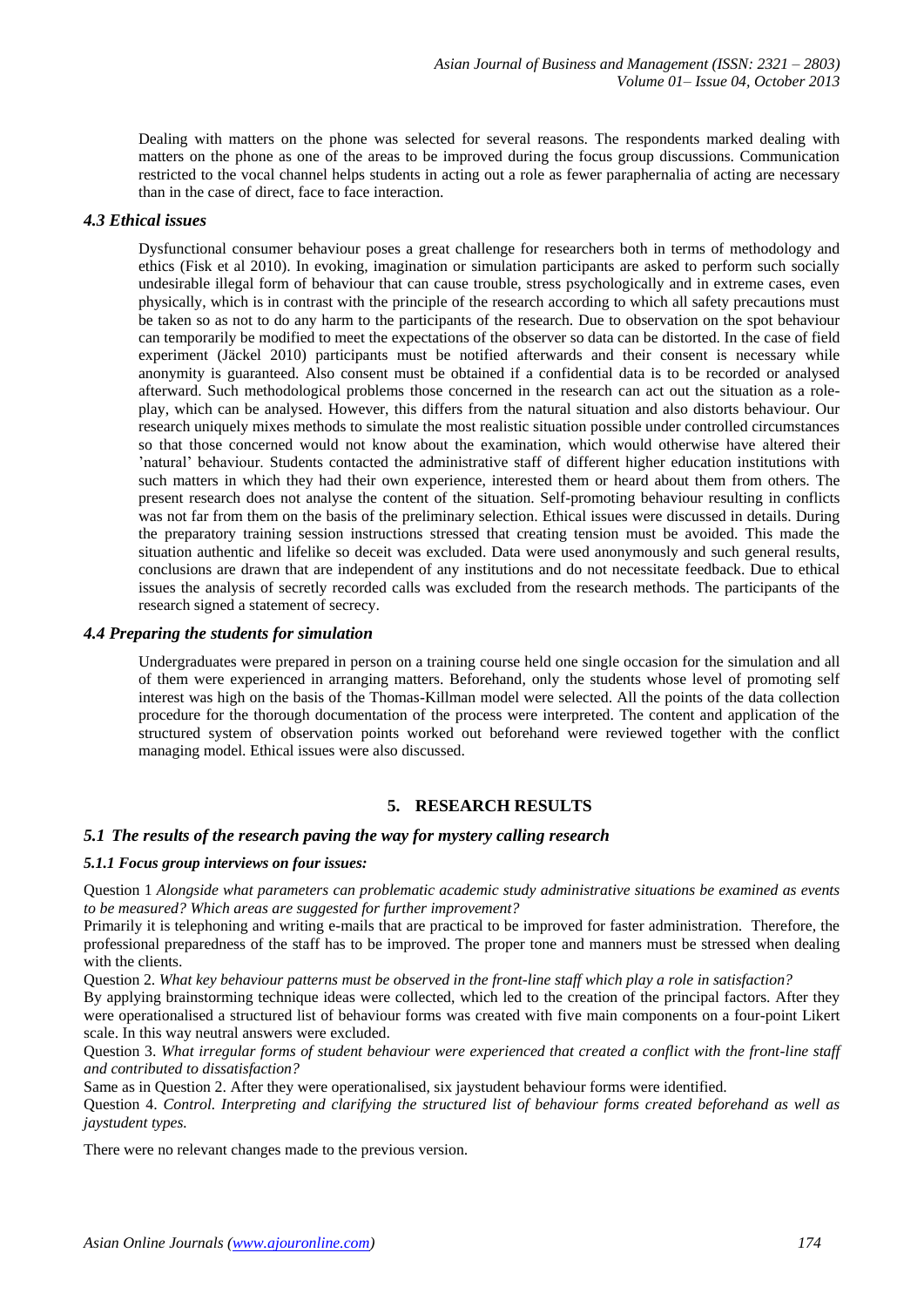#### *5.1.2 The results of the standardised questionnaires*

145 students took part in the survey between the end of April and the beginning of May 2012. Seventy per cent of the students who filled in the questionnaires were full-time students and 30% of them correspondent (part-time) students. Most of them (95 students) contact the Registrar's Office in person fewer than five times a year. The most typical is also 5 occasions per year in the form of phone calls or e-mails while a contact made more than 10 times annually only characterise a few students. The students described the length of a typical process as follows: Discussing matters usually takes 5-10 minutes with the Registrar's Office and only 12-12 students mentioned half an hour or a longer period, respectively.

Several forums were listed to be marked as a place to turn if a problem has arisen. The most typical form was to contact teachers and lecturers from the department (83 and 83 students), the next most popular form is Facebook and contact the students from the higher classes/years. The last two options were given together so these options can be interrelated as the senior students may provide information on the social facility website (simple and a fast way of contacting them). The possible reason for popularity is that in this case students can receive a personal answer to their tailor-made problems in this way. The official websites of the institutions are also visited in great numbers to gather information. (They also contain official documents- that is why they are popular). The fewest students contact the Modulo (on-line application) system for information.

The satisfaction of the students was examined from several points. They could express the level of their satisfaction on a 4-point scale regarding either the process of administration or the competencies and personal characteristics of the front-line staff. In general 24% of the students are dissatisfied. The level of dissatisfaction is striking in the areas of problem solving, friendliness and accuracy. Twenty per cent of the students consider administration satisfactory while 18% of them think it is acceptable and only 12% are satisfied. This is the lowest value. They were most dissatisfied with the readiness to help and being up-to-date.

Most of them regarded opening hours acceptable. The majority thought the rapidity of administration changeable. Most of them also considered phone calls and e-administration changeable or of a lower standard.

Positive and negative features in the work of the Registrar's Office: Students said it was a positive feature that all programmes have a person in charge at the Registrar's and they also appreciated the system of having a ticket with a number while queuing. These two factors were mentioned by others, too. Many of them also noted rapidity and being nice – most of them among the correspondent students. It is more typical that in general correspondent students depicted a more favourable picture of the Registrar's Office. As a negative feature, unfriendly behaviour, being underinformed and being transferred to other departments were mentioned.

Students were allowed to make suggestions to a more efficient running of the Registrar's. They lacked working in line with the departments and a lot complained about the bad communication between the Registrar's and the departments. They would welcome transforming even the electronic surfaces and a lot of them would be happy to find all information on one single internet site as well as improving the Neptun (university-student interface) functions. Many of them mentioned that they would like to receive all messages /notifications in time (1 week). Moreover, filtering the messages by programmes/fields of study, years would be necessary. Many of the students also complained about the efficiency of the telephoning system while expecting a smoother running. A significant number of suggestions were made about more flexible and frequent opening hours and also the option of making an appointment via the Internet was mentioned. Some of them expressed radical opinions (secretly recorded administration, performance-based salary system).

#### *5.2. The results of Mystery Calling research*

Researchers (15) acted out all jaystudent types (6) during the research in 62 cases in total. Two colleges and two universities were contacted in different situations. In most cases the Office of the Registrar, Marketing Department, Department of Foreign Languages and Methodology were called.

The situations were the following: calling off an application to an exam, asking for information, the sum of the tuition fee to be paid during internship, and also contacts were made to ask about acknowledging credits, student grants, internship, optional subjects, dropping a subject, exam results etc. The descriptive statistics of the answers is the following:

How many calls were unsuccessful?

In 35% of the cases several calls were made as no one answered the phone call. A positive result is that in threequarters of the cases the first call was successful to establish contact.

How many times did it ring?

In 80% 3-5 rings were made till the administrative staff answered but others remembered extreme cases with 15- 20 rings.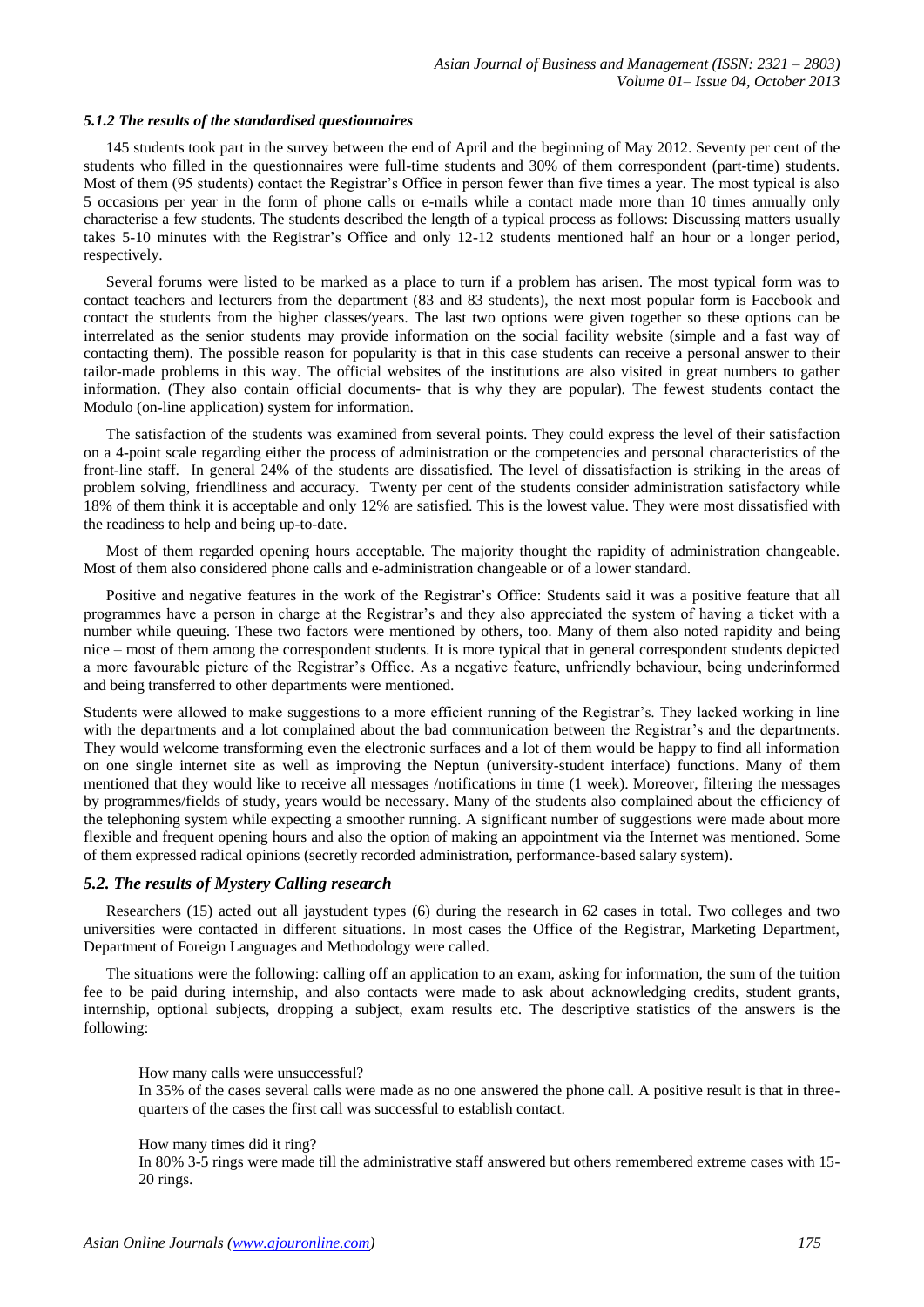Did the front-line staff introduce themselves? Yes: 19 % No: 81 %

Did they name the institution? Yes: 34% No: 66%

Did they identify the student (in the case of a personal problem)? Yes: 10% No: 90%

In what percentage was the problem solved? Was not solved: 29% Solved in 100%-: 27% Partly solved: 44%

Were they transferred to somebody else said to be more competent? Yes: 34% No: 66%

How many minutes did it take for the person observed to perform a non-standard form of behaviour? Stick with their standard role: 73% Within 1-2 minutes: 15% After 3 minutes: 12%

How long was it conflict-free? No conflict: 73% Within 1-2 minutes: 15% After 3 minutes: 12%

How many conversations did it take to solve the problem? Not solved at all: 19% 1-2: 44% 3: 37%

## *5.3 Structured list of behaviour forms to examine front-line staff*

The behaviour of the administrative staff targeted was evaluated as follows (Q: Please evaluate the behaviour of the front-line staff following the conversation on a four-point scale. 1 means dissatisfaction while 4 expresses satisfaction.):

We can stress that clarity and loyalty to the institution were given the highest number of points when communication style was evaluated (**Table 1**). When it comes to examining sensitivity to the problem the best result was given to listening to the problem and the worst to examining the problem by means of further questions. In the case of problem solving nearly similar values were assigned and answers are spread to the greatest extent here. Regarding decision making ability on the list of behaviour forms the weakest link is bearing responsibility from the administrators' part as respondents stated. Relatively similar values were assigned to the questions on frustration tolerance, as well.

What else did you expect from the employee of the institution? Who were not satisfied with the services provided would have expected the following: 'showing interest and a positive attitude', 'not telling off rather giving information', 'if he does not know the answer offer to find it out and inform later', 'a normal tone', 'readiness to help', 'suggestions about what to do', 'greater preparedness'.

| <b>Style of communication:</b> |                                                                                         | average | Std. |
|--------------------------------|-----------------------------------------------------------------------------------------|---------|------|
|                                |                                                                                         |         | dev  |
|                                | friendly: creates an intimate relationship, congruent                                   | 2.79    | 1.14 |
|                                | courteous: deals with the student with respect following the social standards           | 3.07    | 0.95 |
|                                | clarity: clear what they say, well articulated                                          | 3.44    | 0.67 |
|                                | ready to help: takes care, deals with the student as a peer, does not expect them to be | 3.05    | 1.09 |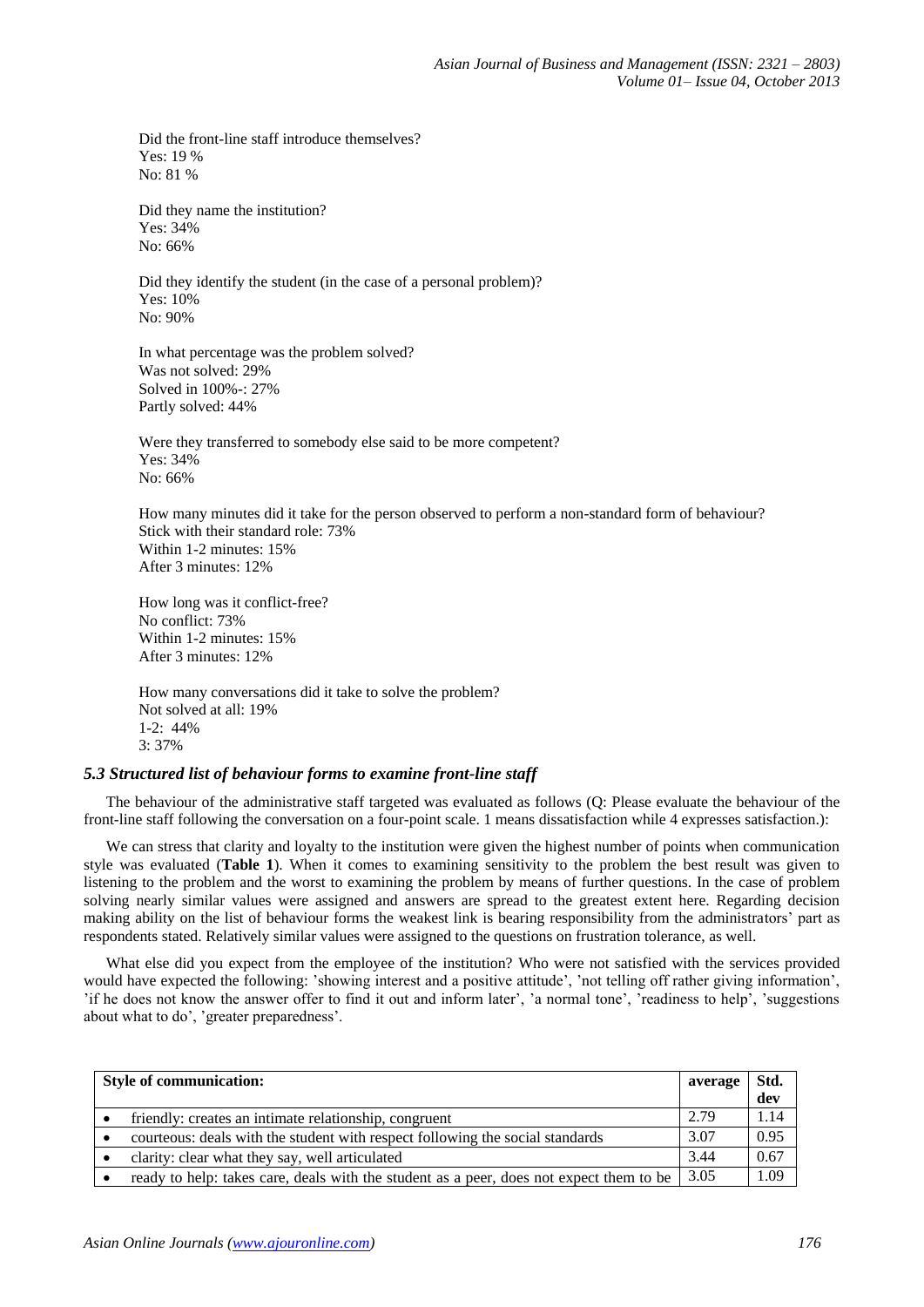|                                | well informed in academic matters                                                                                                  |      |      |
|--------------------------------|------------------------------------------------------------------------------------------------------------------------------------|------|------|
| ٠                              | ironic: (evaluation: 1.formal 4. ironic)                                                                                           | 1.45 | 0.81 |
|                                | loyalty to institution: (evaluation: 1 not loyal 4 loyal)                                                                          | 3.41 | 0.85 |
| <b>Sensitivity to problem</b>  |                                                                                                                                    |      |      |
|                                | listens to the problem: the student can talk about the entire problem in details                                                   | 3.43 | 0.76 |
| $\bullet$                      | asks for information: asks questions, asks for clarification                                                                       | 2.36 | 1.12 |
| $\bullet$                      | understands the problem: the problem is entirely or partly repeated, checks if the<br>partner is aware of it and asks for feedback | 2.45 | 1.11 |
| $\bullet$                      | understands the situation: states the background and factors of arising problems                                                   | 2.55 | 1.14 |
| <b>Problem solving ability</b> |                                                                                                                                    |      |      |
| $\bullet$                      | well-informed: knows rules, possibilities, similar cases                                                                           | 2.82 | 1.14 |
| $\bullet$                      | suggests constructive, common brainstorming: makes and asks for suggestions                                                        | 2.78 | 1.51 |
| $\bullet$                      | explores interests: focuses on common interests, objectives by separating the person                                               | 2.76 | 1.10 |
|                                | from the problem                                                                                                                   |      |      |
| $\bullet$                      | shows alternatives: considers the needs and the opportunities of the student                                                       | 2.84 | 1.03 |
| <b>Decision making ability</b> |                                                                                                                                    |      |      |
|                                | argues for the best alternative: helps in selecting the most favourable solution                                                   | 2.82 | 1.07 |
| ٠                              | suggests an action plan: the selected solution is broken down into steps                                                           | 2.72 | 1.11 |
| $\bullet$                      | bears responsibility: shows personal attachment, suggests further contact in problem                                               | 1.80 | 0.94 |
|                                | solving                                                                                                                            |      |      |
|                                | directs communication: gets back to the point                                                                                      | 2.97 | 0.91 |
| <b>Frustration tolerance</b>   |                                                                                                                                    |      |      |
| $\bullet$                      | reacts with cold blood: patient, balanced, calm and does not allow to be provoked                                                  | 3.11 | 1.02 |
|                                | emotionally                                                                                                                        |      |      |
| $\bullet$                      | empathy: understands the extreme feelings of the students and calms them down, does<br>not them off or despise them                | 2.87 | 1.12 |
| $\bullet$                      | realises and analyses the conflict: deals with the student as a peer                                                               | 2.98 | 0.96 |
|                                | firm: not aggressive and not subordinate                                                                                           | 3.05 | 0.90 |

#### **Table 1.** Structured list of behaviour

## **6. SUMMARY**

On the basis of the results of mystery calling the areas that must be improved by all means can be identified. In the exploratory research students complained that the administration is difficult to be contacted, which did not show up markedly in the present research results. Another problem is that when answering the phone the employees of the administrative department do not name either the institution or themselves and only a few of them identify the student. (However, to tell the truth highly confidential situations affecting privacy were not simulated during the research).

In contrast with the qualitative research results and those of the preliminary questionnaires the present results did not justify the problem of the students, namely, that the departments and the Office of the Registrar plays 'table tennis' with the students by referring them to the authority of others. Another positive result is that there were very few conflicts although this can be due to simulating the experiment. The motivation of the student was not the solution of the problem, rather, the proper way of conducting the research, which can be seen as a moderating factor by all means.

## **7. PRACTICAL APPLICABILITY**

The objective is to prepare front-line staff for managing all different types of jaycustomers, stabilise the quality and standard of the work of the front-line staff by continuously monitoring them as well as improve their performance at all time. According to the opinions, criticism and expectations the task of the service provider is to make the front-line processes more perfect. Nevertheless, the objective of our research was not the evaluation of the single front-line staff, rather the exploration of the possible forms of behaviour in non-standard situations.

The results can be applied in practice e.g. in the quality management of higher education on the one hand. On the other hand, they can serve as a basis for further research on front-line based services. Moreover, as a by-product of the research new points of view in the human resource management of services when selecting and controlling front-line staff are also provided. This research will be practically applicable because it can help to develop proactive provider behaviour. If conflicts are defined in an inappropriate manner, it may cause further conflicts. Exploring conflicts will make it possible to focus quality development procedure there where defects occur.